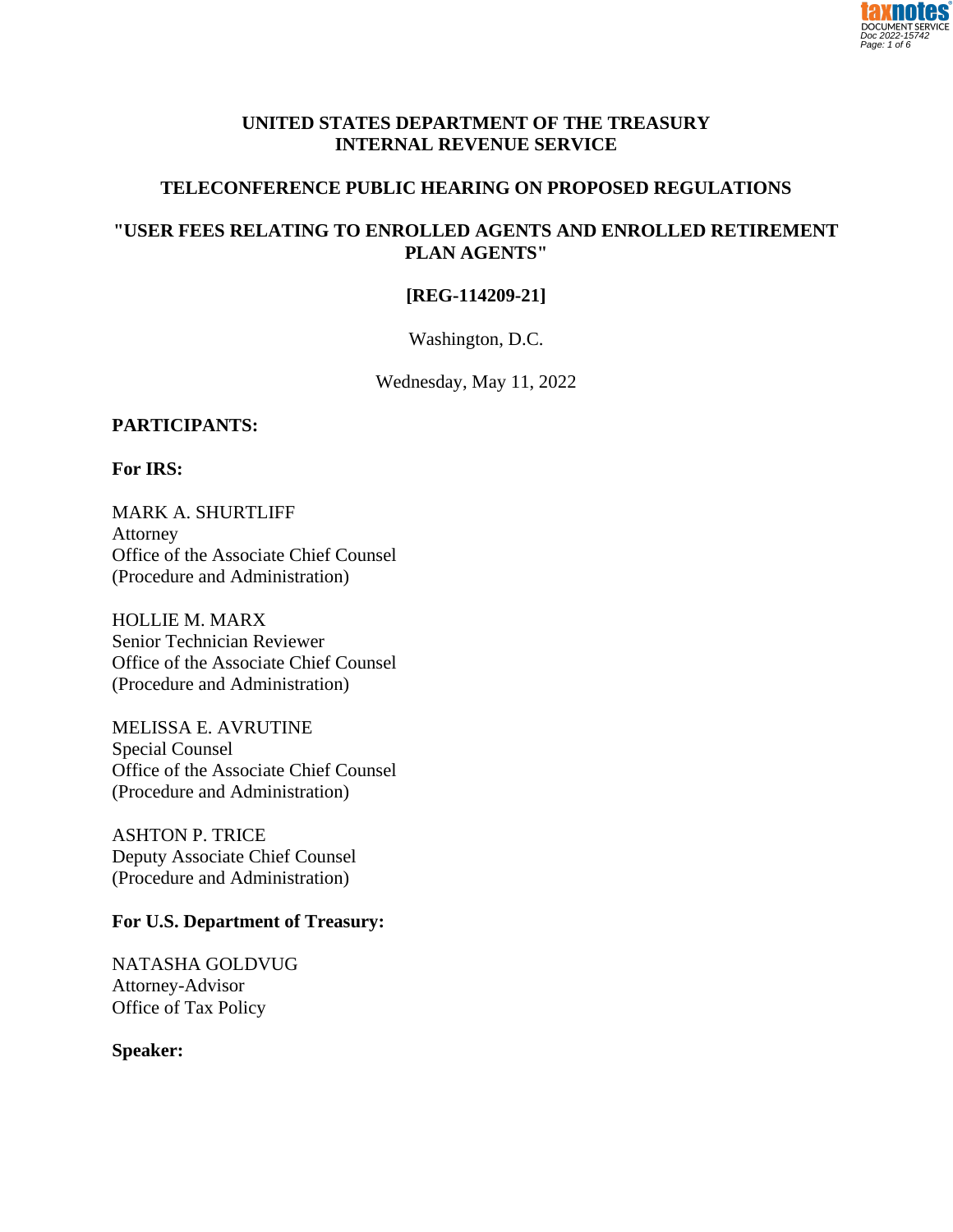

EVA ROSENBERG Citizen

MEG KILLIAN National Association of Enrolled Agents

#### \* \* \* \* \*

#### **PROCEEDINGS**

(10:00 a.m.)

MR. SHURTLIFF: Okay, good morning. I'm Mark Shurtliff with Branch 1, Office of the Associate Chief Counsel (Procedure and Administration). Today our public hearing involves proposed regulations issued on March 1, 2022, titled, "User Fees Relating to Enrolled Agents and Enrolled Retirement Plan Agents." The government panel consists of myself, and Natasha Goldvug an attorney-advisor with the Office of Tax Policy at the Department of Treasury, Pat Trice, deputy associate chief counsel in Procedure and Administration, Melissa Avrutine, special counsel in Procedure and Administration and Hollie Marx, senior technician reviewer with Branch 1, Procedure and Administration. We have two speakers presenting. The first speaker is Eva Rosenberg and the second speaker is Megan Killian, executive vice president of the National Association of Enrolled Agents. As Regina said, our speakers will have 10 minutes to present. Regina will then interject into the discussion at eight minutes to announce that two minutes remain and then ask to end at ten minutes. Participants other than speakers will be automatically muted for the duration of the hearing. Ms. Rosenberg, you may begin.

MS. ROSENBERG: Thank you very much. I really appreciate the opportunity to do this. I'd like to address two parts of the seed. The initial application for new enrolled agents and the renewal fee. Excuse me for a second. Okay. Let me just give you a bit of a foundation from my concerns for the New Enrolled Agents. I teach a course to help tax preparers become enrolled agents, and I am probably the most active and annoying advocate for the rights of these special enrollment examination candidates. And let me tell you why. Other than the fact that I'm going to tell you all about the problems we've been having for a Prometric, but we have about 723,000 PTIN holders. Over 400,000 of them are not EA, CPs and attorneys and we really need to get them into the program because, as you know, Congress never seems to pass a law giving the IRS the authority to regulate tax professionals. You already know that there are only three states in the Union that actually require continued education, California, Oregon, and — testing, California, Oregon, and Maryland and only New York also covers a required continuing education, leaving 46 states and the territories with nothing, okay. So, I don't need to belabor that point, but I will point out that we are not generating a lot of new EAs. I was looking at the PTIN statistics. In March 2020 there were only 56,777 of them, an increase of only about 2,200 since 2018, and currently as of the latest, you know, statistics you posted, we have a decrease of over 3,800 EAs. You already know about the exam and how difficult it is so I don't need to go into the details on that, but even without COVID-19 there were several barriers to becoming an enrolled agent aside from the vast amount of knowledge that's needed. One, of course, is the high cost of each individual exam, which is now up to \$203 and I didn't get to protest before that happened but that's okay.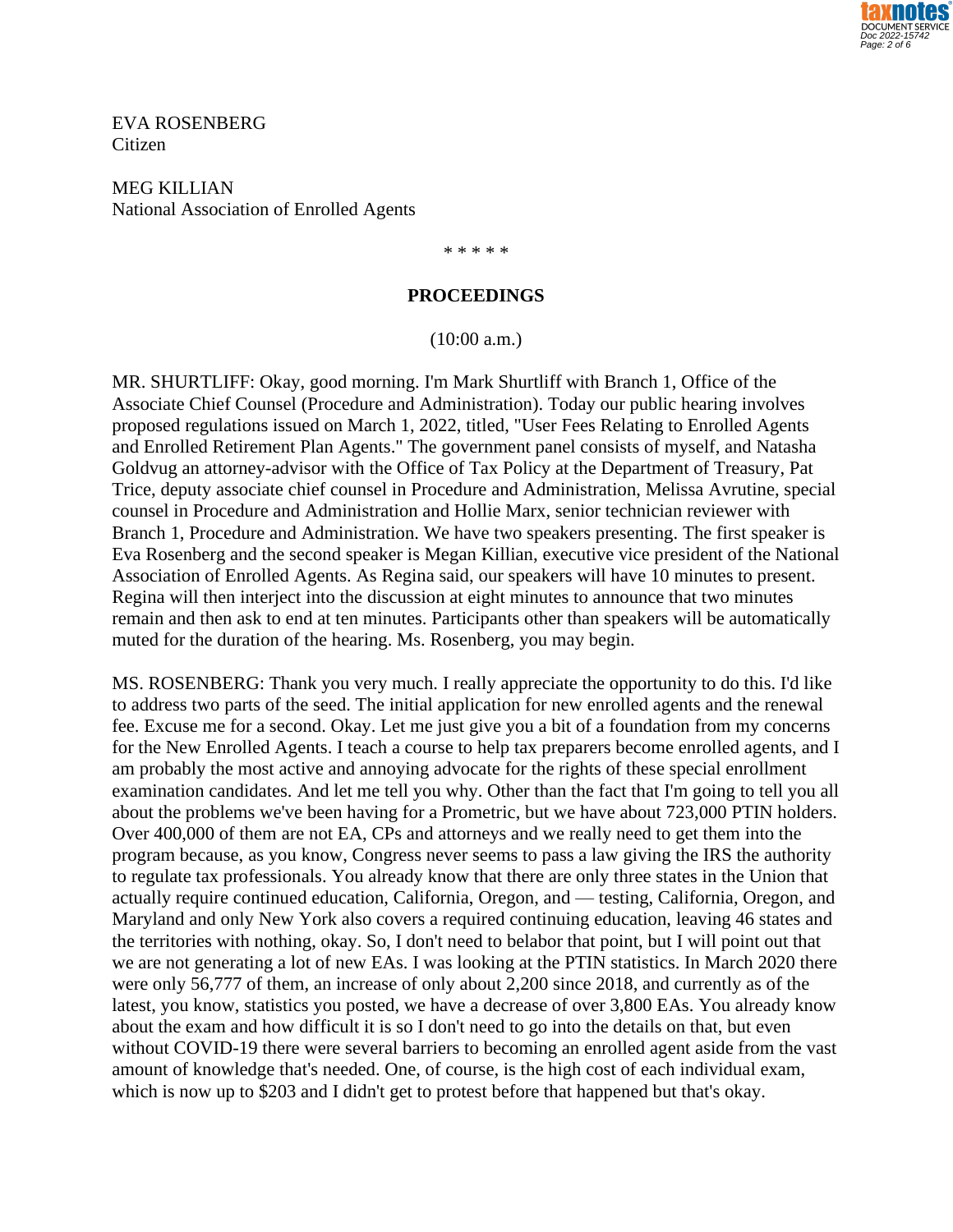

The difficulty in scheduling the exam date with Prometric, having to drive vast distances to a testing site, even to fly to another state because Prometric keeps closing site locations or making them unavailable, Prometric cancelling exam appointments sometimes on the day of or the day before the exam after the pro has taken the day off from work, driven a couple of hundred miles, checked into a hotel which can cost that person hundreds of dollars and cost an opportunity cost which can't be recouped because Prometric isn't reimbursing that, and then it takes them forever to get the reimbursement from Prometric for the exam that was cancelled. What's even worse is it turns out that Prometric has to have a specially trained proctor that meets IRS standards and not all of their locations have such a person. And I don't understand why the IRS has to have a special proctor. Prometric administers the exams for CPAs, police, medical professionals and personnel, and other sensitive professions. So, why do we need a special requirement above and beyond that. I'd really like to get that cleared up. The other thing is even before COVID-19, Prometric has been cancelling appointments without notice, they don't respond to people. You know how hard it is to reach the IRS at the 800-TAX-1040 number? It takes even longer for Prometric. So, why am I bringing this up here, since this relates to Prometric rather, the renewal fee or the new fee. I'm bringing this up because IRS refuses to assign anyone to intercede on behalf of the candidates. As I said, some of whom have driven 200 miles and to help these people become enrolled agents. If IRS is not willing to budget for an advocate in the Return Preparer Office to help tax professionals become enrolled agents, why should new enrolled agents have to pay such an increase in fees for the initial application. They aren't getting any benefits and they are investing and wasting hundreds of dollars in billable time to take each exam, not counting the hundred or two hundred hours they might spend preparing to take the exam, only to be turned away at the last minute.

Now, please understand that when this whole process started back in 2006 with Susan Powell and Thompson, which is now Prometric, Brian Downing was director of practice and Stan Oshinsky was our liaison with Prometric, we had a really great person. Ever since then working with us, helping us whenever there were problems. We could contact Stan Oshinsky and he would solve the problem, he would get people — we had one student in Hawaii where they just flat out closed the place without notice, and there was no one, you know, who would administer her exam. Stan got them to have somebody come to Hawaii and actually give her the exam. So, as long as he was around that was great but he retired in July. We expected — he said that there would be a replacement. There isn't. So, as long as the potential EAs are not getting any help, I really don't think they need to pay that fee. Now, some — in fact the higher seed for some people might expire in one year instead of three because of the last digit of their Social Security numbers. The other point I want to make about new EAs, some of them aren't doing this for money. Some of them are just studying this so that they can do better as their VITA volunteer program, and my conclusion on the initial fee to become an EA is since new EAs barely get any assistance from the IRS, not only do I feel that they should not be paying \$140, I feel that their initial fees should drop back down to \$30, which it was two years ago. That's my objection to the initial fee. As far as the new fee, well, frankly it's not a huge burden, I mean it's less than \$50 a year and any tax professional who can't earn that isn't really a professional, but we're not getting the kinds of services that we need to be getting from the IRS.

We do need more tools to allow tax pros to upload responses to notices directly within the tax preparer portals, more stakeholder liaison staff to help us get in touch with key managers or staff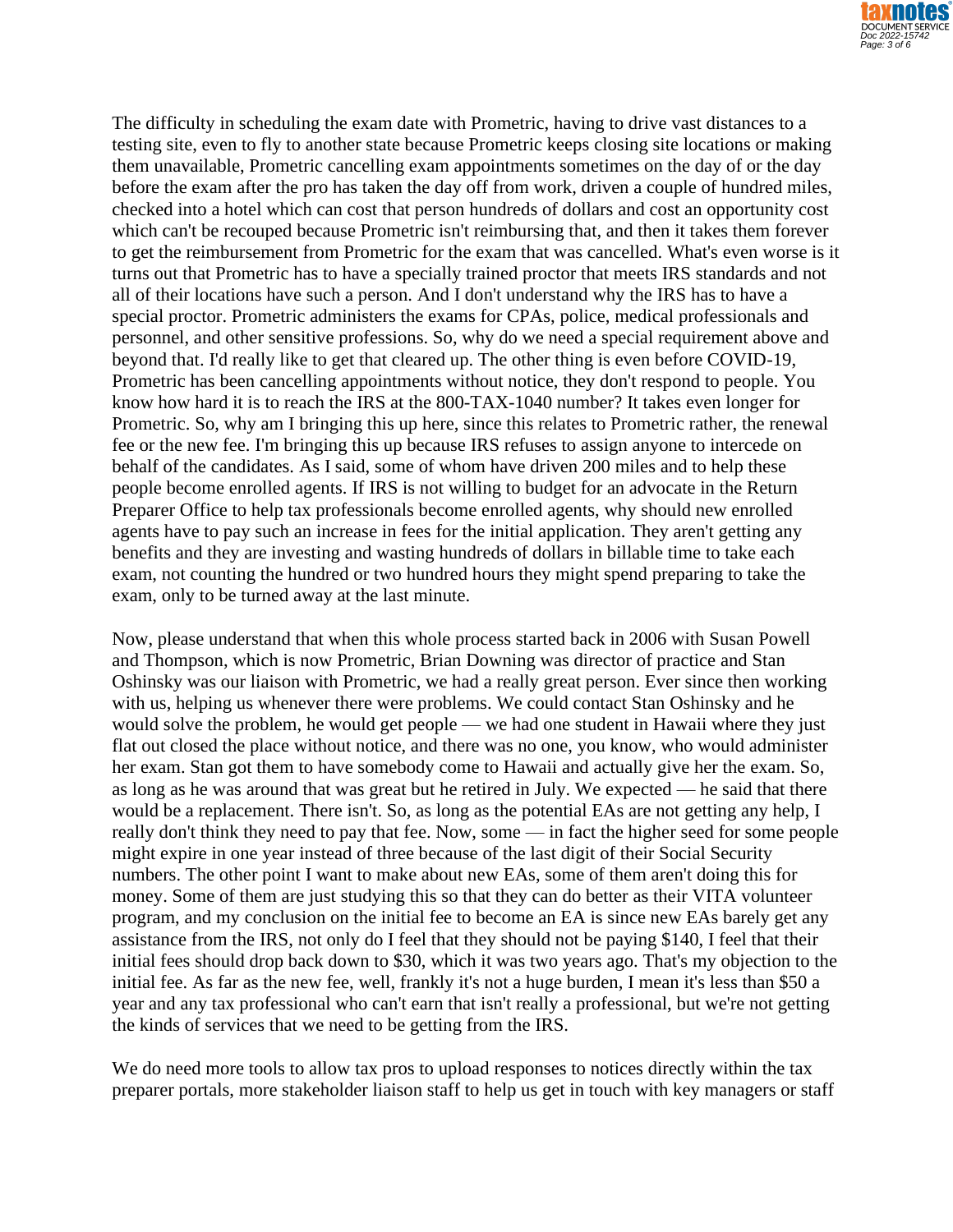

when cases are stalled or not worked for months, faster operations at the cast unit so that people can get their powers of attorney validated sooner, instead of weeks and weeks, and the Practitioner Priority Service — you guys remember when they were the cream of the service. They were the smartest, best, most-experienced people and they were really helpful. Today they're little more than clerks who barely know how to pull transcripts and to upload them into the e-services and e-mailboxes. Some of them are really helpful but some of them get frustrated and they just hang up. So, we've had a lot of issues with that and I would really like to see good people back in there or really good supervisors who can be referred to when people have an issue. In addition, I would dearly like to see one team assigned to fixing IRS websites at pages and publication pages. I live on the IRS website because I'm teaching, I'm constantly pulling information and very often I find errors, printing errors, outdated stuff, and I send them to my stakeholder liaison, my IMRS Team and then it takes forever to get them fixed. It's one thing I've been trying to get updated and revised for six years. If we had, and there used to be a link where we could just send it to someone, and back then they used to fix it in about two days. So, I would really like to see that.

And I have one last issue and that arose this week. Somebody had a problem because he kind of missed his renewal, and he says, you know, I didn't see the IRS renewal notice. Well, guess what, IRS isn't  $-$ 

MS. JOHNSON: A minute left.

MS. ROSENBERG: Thank you. IRS isn't sending out the renewal notices anymore. So, I don't see why we can't have IRS use the PTIN system to send out an email the way they do for the CE notices telling people that they have a message in their PTIN account and in the PTIN account put a notice that they need to renew. And that's all I have to say. Thank you very, very much for the time.

MR. SHURTLIFF: Thank you for your comments, Ms. Rosenberg. Does anyone on the panel have any questions for the speaker?

### SPEAKER: I do not.

MR. SHURTLIFF: All right. If no one has any questions, Ms. Killian you may now begin.

MS. KILLIAN: Hello. Thank you for allowing me the opportunity to provide input on the proposed rule that would increase user fees related to enrolled agents. My name is Megan Killian and I am the executive vice president of the National Association of Enrolled Agents or NAEA. I am here today on behalf of nearly 57,000 enrolled agents that NAEA represents. Before I get into my specific comments regarding this issue, I do want to share or echo that we share Eva's concern regarding access to the exam. She and I have had several conversations about that and our concerns about that access and any solutions that we can make, can make this an easier process and more acceptable for those who are wishing to become EAs. But for over 50 years NAEA has been the voice of enrolled agents. We are uniquely positioned to offer an informed and practical perspective on increased user fees and what they need for the profession and by extension for tax administration. NAEA believes the proposed rule, if adopted, would be,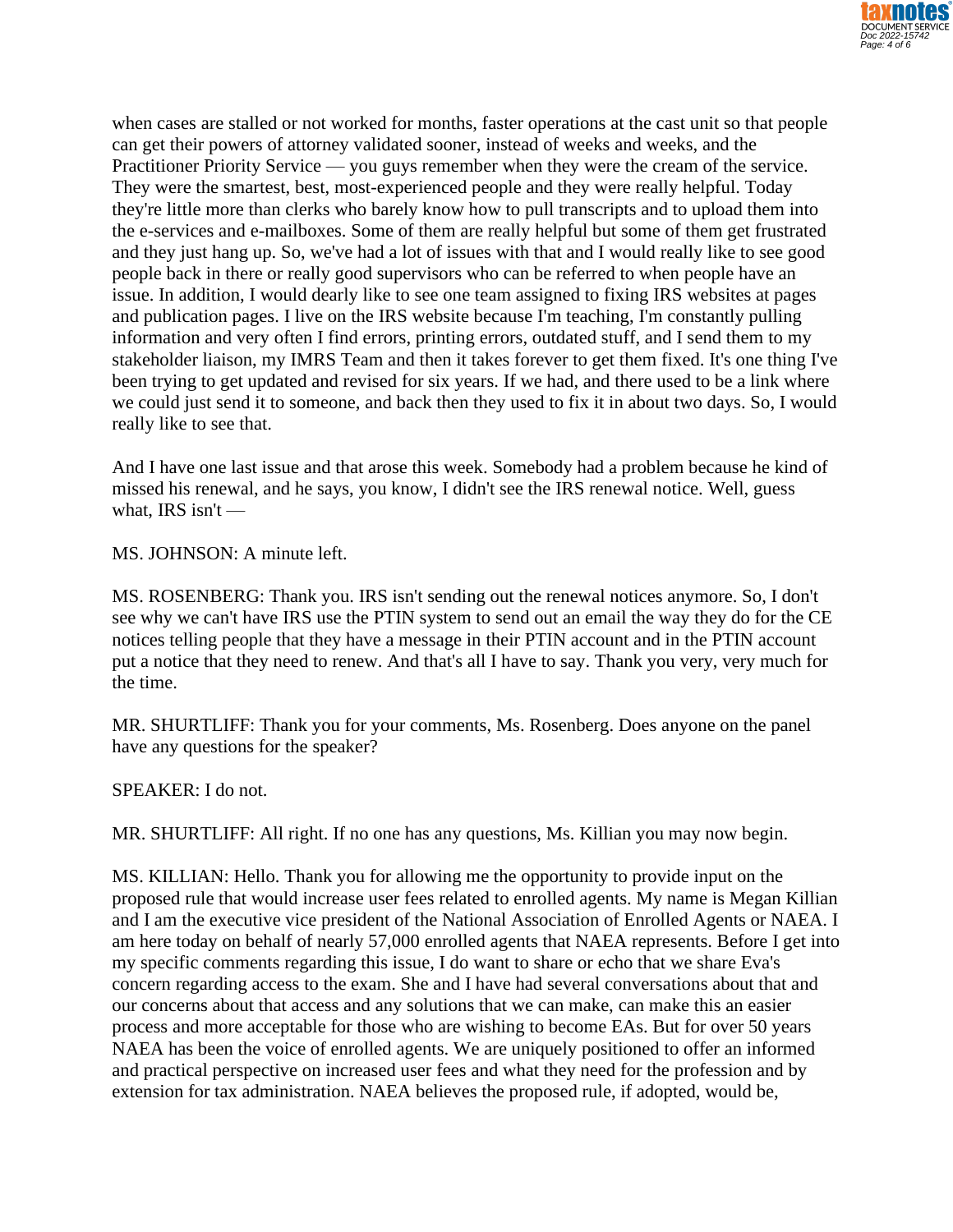

unwarranted increase in the renewal fees that charges the tax professionals who voluntarily hold themselves to the IRS' highest standards as set forth in Circular 230. NAEA opposes the proposed rule for these reasons. First, IRS failed to explain any meaningful changes since the last fee increase took place in 2019, any added benefit for services to EAs, any justification of the reallocation of certain labor costs. The recently proposed rule vaguely points to increased labor, benefits, and overhead costs, as well as additional staffing to justify the increase from \$67 to \$140. As recently as 2019 the user fee was \$30. That is over a 466 percent increase since that time. Since so much rides on the calculation of actual cost to the Return Preparer Office for registering an old agent, NAEA filed a FOIA re-cost for the documents pertaining to the calculation that went into justifying this increase. So, we've only had a very short time to assess over 280 pages of documents. A cursory review raises a number of concerns that we urged the IRS management to revisit. First, while the Return Preparer Office claims a total of 17 FTEs per rank-and-file employees. They assigned three FTEs from high level management. This one manager per approximately 5.66 rank-and-file employees ratio seems excessive on its face. Second, without explanation, RPO assigns 5.94 unspecified FTEs to the 11 FTEs dedicated especially — specifically to enrollment activities. Well, NAEA has been very public in our statements that Congress has consistently over time underfunded the IRS. We would urge the agency to avoid passing any budgetary shortfalls directly onto enrolled agents. The FTEs applying specifically to enrollment activities need to be closely scrutinized and adjusted downward is not found to be justified. This is not the only fee increase that has been imposed on EAs in recent months. The IRS also increased special enrollment exam fees from \$81 to \$99, and it is worth noting that the enrolled agent exams are administered by an outside vendor and are paid for separately by the candidate.

Simply put, the IRS did not do its due diligence or properly explain its justification for such a large fee increase. The proposed rule also states the fee increase will affect individuals and not small businesses which would make the Regulatory Flexibility Act not applicable. The IRS also states that an increased user fee is unlikely to present a significant aspect economic impact. We disagree, because many EAs are small business owners, they're sole proprietors, LLCs, partnerships, franchisees, and employers, i.e., small business owners. Additionally, we all know that small businesses have experienced many challenges in the last two years and are feeling the impact of cost increases across our economy. More than doubling the EA user fee and increasing it 466 percent since 2019 clearly constitutes a significant economic impact to these small businesses. If the proposed rule has a significant economic impact on a substantial number of small entities, which we assert it does, then the IRS is required under RSA to prepare and initial regulatory analysis to ensure that the agency has considered all reasonable regulatory alternatives that would minimize the role of economic burden or increase its benefits for the affected small entity. We also question why the IRS would want to add financial barriers to those who wish to obtain an EA license. Enrolled Agents are exactly the professionals the IRS needs in a tax administration system. These individuals have demonstrated knowledge, continuing education requirements, and high ethical standards. In addition, the representing tax preparers for the IRS, EAs often perform invaluable tax preparation services. In fact, there are many EAs that only perform tax preparation services and are not required to become an EA. But the skills and experience EAs bring to our tax system contribute to a more effective and efficient system. Creating a barrier of any sort for enrolled agents will only serve to disincentivize people from either becoming or continuing to work as EAs. Lastly, on a more technical note, we question